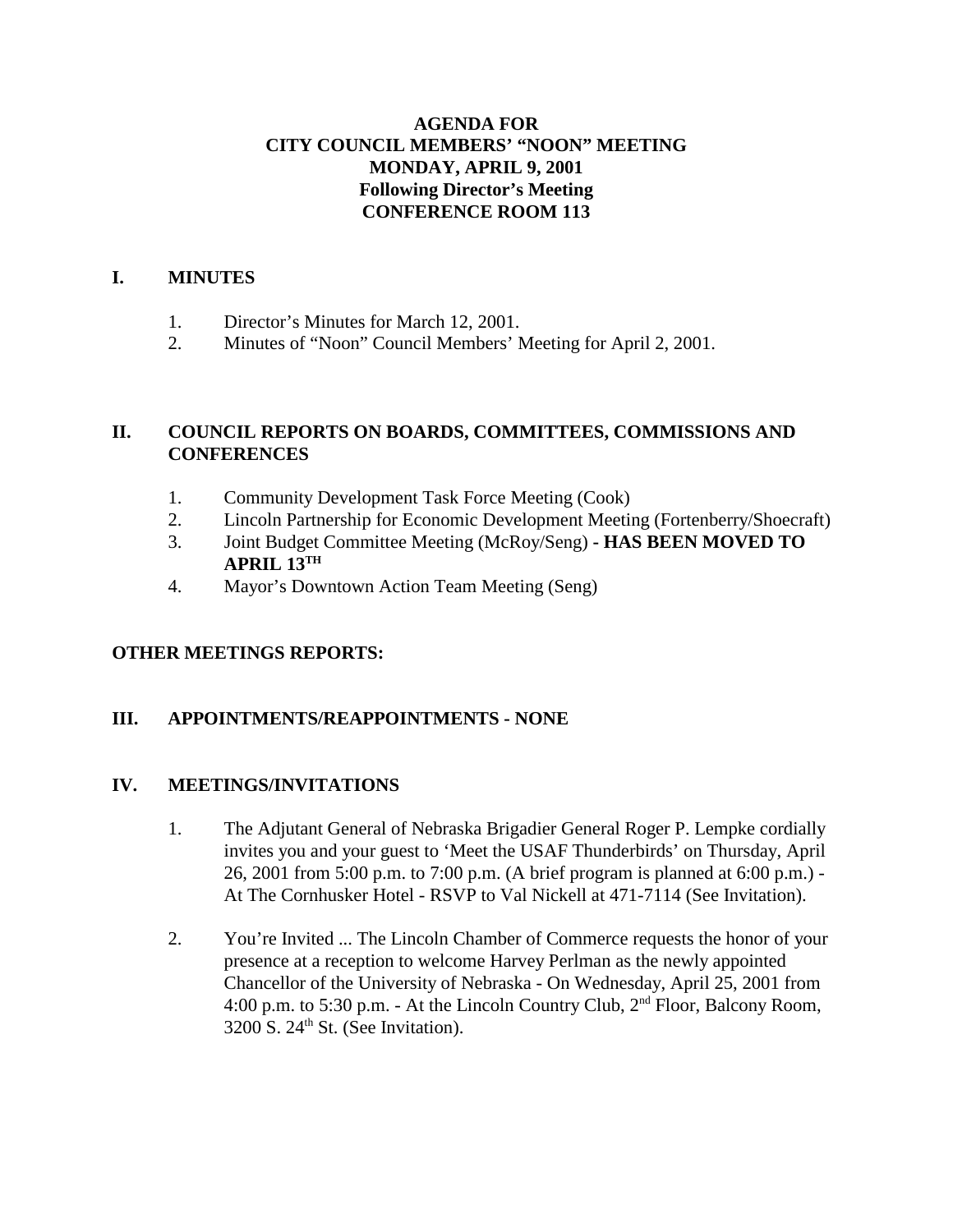- 3. The University of Nebraska-Lincoln Ester L. Kauffman Academic Residential Center Dedication Ceremony and Open House - Interim Chancellor Harvey Perlman invites you to a celebration of the completion of the Ester L. Kauffman Academic Residential Center - On Friday, April 20, 2001 at 1:00 p.m. - (See Invitation).
- 4. You are cordially invited to a luncheon honoring the 2001 College of Business Administration Alumni Association Award recipients -- University of Nebraska-Lincoln Wick Alumni Center at 12:00 p.m. on Friday, April 27, 2001 - Your \$7.50 per meal contribution is appreciated - RSVP by April 23, 2001 (See Invitation).
- 5. Aging Services PEAK present On The Air! An evening of old time radio comedy & drama with Special Guest Announcer Don Gill on Friday, April 20, 2001 - At the Lincoln Downtown Senior Center - Dinner at 6:00 p.m., Show at 6:30 p.m. - RSVP before April  $16<sup>th</sup>$  to 441-7158 (See Invitation).
- 6. Bill Johnston and Ed Paquette, co-chairs, and the committee for The Mayor's Task Force on Technology cordially invite you to attend an hors d'oeuvres reception - Tuesday, April 10, 2001 from 4:45 p.m. to 6:15 p.m. - At the Wick Alumni Center, 1520 R Street - RSVP to Kathy at 472-2841 (See Invitation).
- 7. The Adjutant General of Nebraska, Brigadier General Roger P. Lempke invites you and your guest to join him to welcome the performers and crews of Airfest 2001 - Friday evening, April 27, 2001 from 6:00 p.m. to 8:00 p.m. (A brief program is planned at 6:30 p.m.) - At the Embassy Suites, 1040 "P" Street - RSVP by April  $20^{th}$  to 471-7296 (See Invitation).

# **VI. REQUESTS OF COUNCIL FROM MAYOR** - **NONE**

#### **VII. MISCELLANEOUS**

1. Discussion of Council Members' Committee Assignments (See Attachment).

# **VIII. ADJOURNMENT**

CA40901/tjb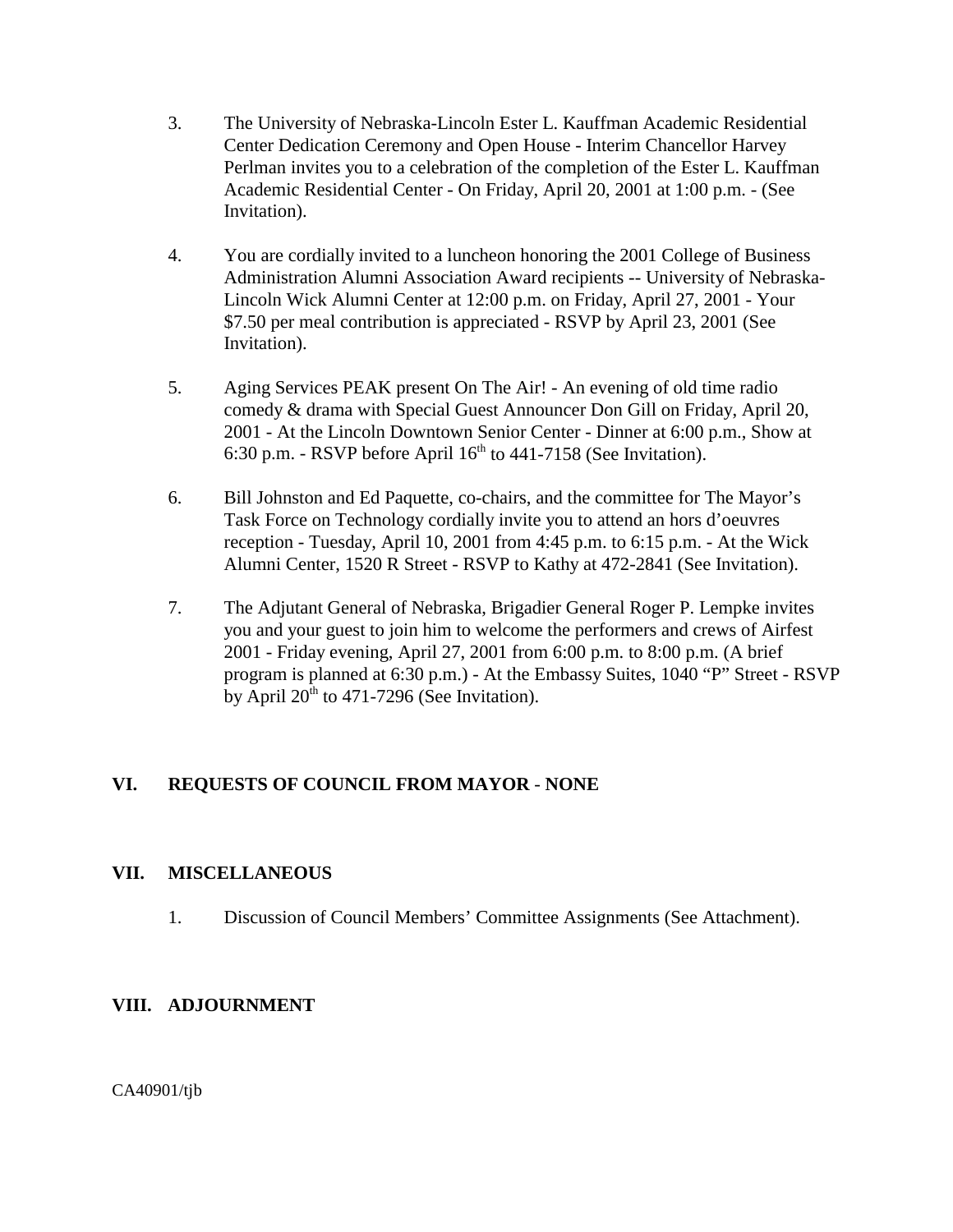# **MINUTES CITY COUNCIL MEMBERS' "NOON" MEETING MONDAY, APRIL 9, 2001** *CONFERENCE ROOM 113*

**Council Members Present:** Jerry Shoecraft, Chair; Jeff Fortenberry, Vice-Chair; Jon Camp, Jonathan Cook, Cindy Johnson, Annette McRoy, Coleen Seng.

**Others Present:** Ann Harrell, Jennifer Brinkman, Mayor's Office; Dana Roper, City Attorney, Connor Reuter, Law Department; Leon Vinci, Jim Weverka, Health Department; Several members of the Animal Advisory Task Force; Don Herz, Finance Director; Dallas McGee, Urban Development; Darrell Podany, Aide to Council Members Camp and Johnson; Karen Shinn, Aide to Council Member Fortenberry; Joan Ray, Council Secretary; Chris Hain, *Journal Star* representative.

Though this would have been more appropriately handled in a Pre-Council venue, prior to addressing the items on the Council Members' "Noon" Agenda, Chair Shoecraft called Ms. Jennifer Brinkman forward to discuss, for Council's information, the Animal Control Ordinance that is on the Council Agenda this date.

Ms. Brinkman indicated that after she had talked with Mr. Shoecraft and Ms. Coleen Seng last week about the public hearing on the Animal Control Ordinances, she told them that Administration would come back with something new. She noted that she had met with members of the Health Department and some members of the Task Force and the Animal Control Advisory Committee, and after meeting with these groups, and the Law Department what she would be recommending to Council today is a Substitute Ordinance. She noted that Ms. Connor Reuter had copies of each of those for Council.

What the substitute ordinance would do, basically, is to take out any references to limiting the number of cats or dogs. It would, basically, leave the ordinances the way they look now, as far as those types of limits are concerned. She commented that if those sections, where the controversy seemed to lie, were removed....and she didn't know if Council would be comfortable with that...but, if those were deleted in this substitute ordinance, the Animal Control Advisory Board would like to go back and talk about this some more.

All she could tell Council from her discussions with each of the groups is that they feel like the limit, the grand fathering clause that would force people to give up the animals they have now was a lynchpin of compromise that the group took to the Law Department. Obviously, the Law Department did as instructed and tried to put that [substitute ordinance] together for you after you'd heard the concerns of the people last week.

If the Animal Control Advisory Board wants to talk about this more at regular meetings, that is fine with the Administration. Ms. Brinkman stated that they think it is a good idea to talk about why they want to limit them and what the number should be. She noted that she knew they'd done some health [inaudible] research in the last week (at Council's urging) regarding what other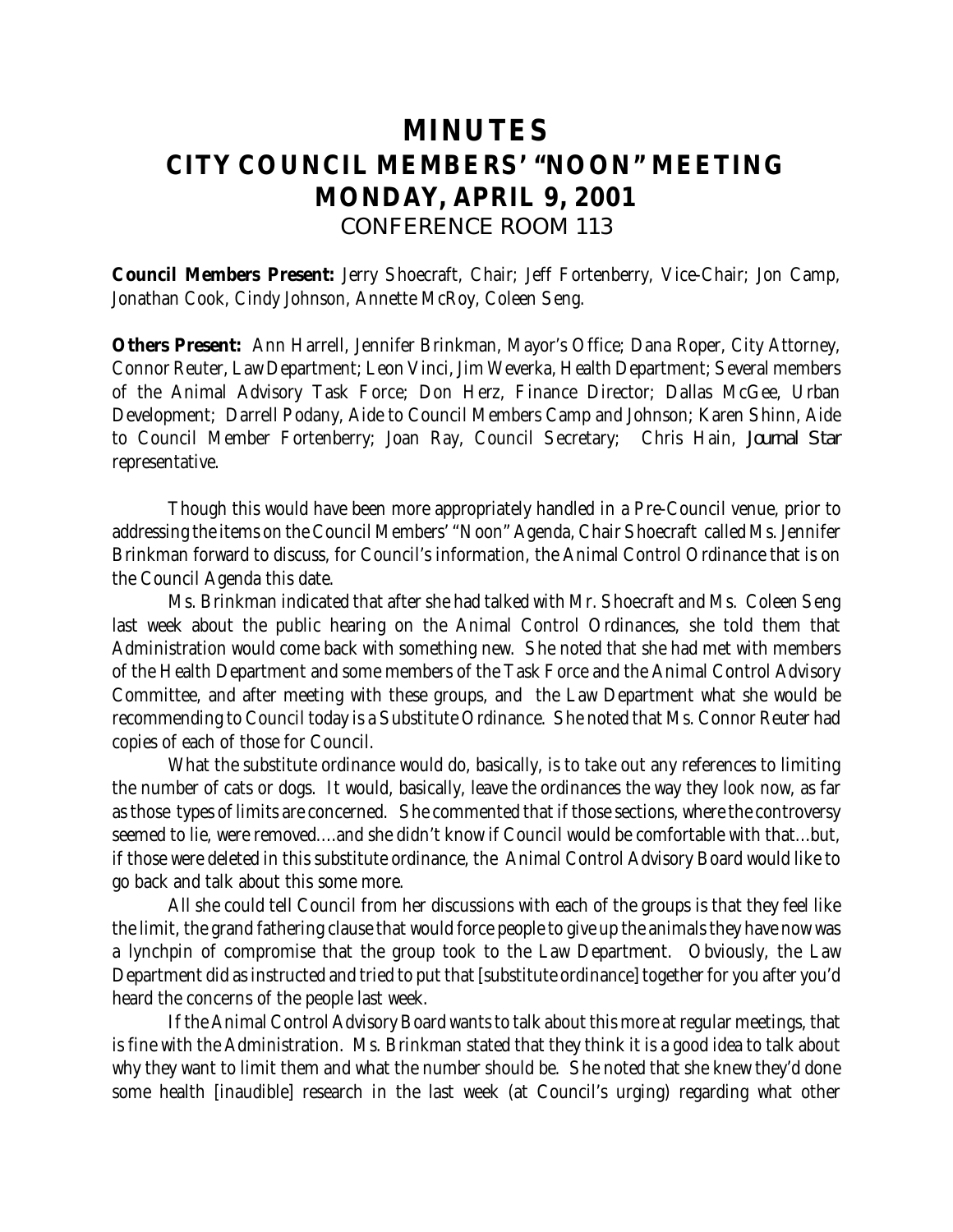communities are doing as far a limiting the number of animals. They've got some of that research put together, but it's obviously not ready to be passed at this point. She recommended that Council send those things back, but observed that, obviously that is Council's decision. Ms. Brinkman stated that she would also hope that Council would be willing to delay any vote on this package for a week. That way you would give the people that have been working on this for several years the chance to look at the substitute. They can pull it up on the web...they can look at what's there and what's not there. And they can treat it as a whole new issue.

She did want to mention four quick things so Council will know what is still in the Substitute Ordinance and what is not as far as last weeks controversial issues. The New Substitute Ordinance:

1) As you recall, there is a discussion between Animal Control members, the Health Department and Law about the language requirements regarding the necessity of a warrant for acting under exigent circumstances. The Law Department has advised Administration and is advising Council that the language that currently exists in the ordinance should be repealed and the Animal Control Officers can act under the 4<sup>th</sup> Amendment and they should be getting training to do that. It was Ms. Brinkman's understanding that they do get that training and the Law Department is sticking by their advice that that should be removed. That deletion is still included in this substitute amendment. There are people who disagree with that advise, but we're going with the Law Department's recommendation, but it is certainly up to Council if they want to discuss that further.

2) There was also some State Statute language, where Connor took some language from the State Statute and put it in the City Ordinance. The concern Ms. Brinkman had received from Animal Control Advisory Task Force Members was that they believe adding that language makes it look like it's okay to do hunting and trapping within the City limits. Connor can tell you that that is not her opinion, so Administration is going with her opinion on this. There is disagreement there.

Ms. Brinkman noted that the Mayor's Office could get a summary of this for Council for the packets if that would be helpful.

3) Another issue is that there is still included in the Substitute Ordinance a grandfather clause regarding "hybrids". She gave the Administration's recommendation of taking out any of the sections that set up a limit for cats or dogs or that set up a grandfather clause for getting rid of those animals under a certain time limit. But as far as "hybrid" animals, that would still be included in the substitute ordinance. The Health Department feels strongly that we need to discourage people from owning "hybrid" animals. They feel that if citizens own them now, they should have a year to get rid of them. Ms. Brinkman noted that might be something that Council may think is inconsistent, and may want to take it out as well. That's just the recommendation.

4) The last thing that Ms. Brinkman felt should be mentioned that was controversial at the public hearing and that Administration is not recommending taking out at this point is the prohibition on having unaltered cats run at-large. That would still be in the substitute ordinance.

Any questions?

Mr. Cook asked if the controversy was about allowing a certain number of unaltered cats inside, but if they run at-large, they must be altered. Ms. Brinkman noted that was correct. But Administration had received complaints from people who felt the cats should be able to run at-large, no matter what, and that government is trying to tell the citizens what to do and government should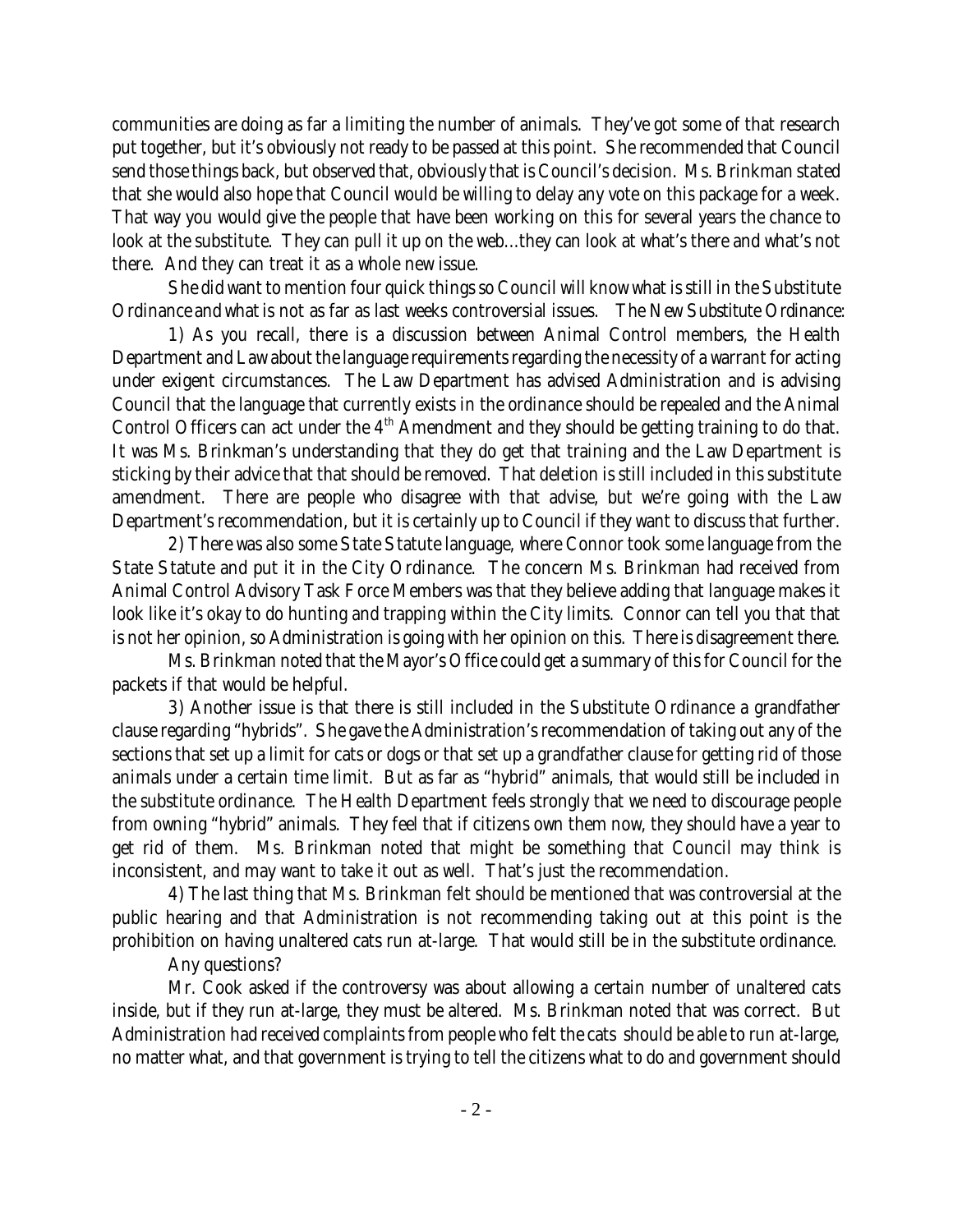not be able to do that. Ms. Brinkman noted that this was a concern they'd received in correspondence and calls. She wanted Council to be aware that Health Department and Administration still feel that this is still a valid concern of the Task Force that could move forward. But that doesn't mean that 100% of the people out there agree with that stance on the issue.

Mr. Cook noted that he was okay with that but wondered if the cats indoors should also be required to be altered. Ms. Brinkman responded that if we remove the sections that she had just discussed and sent [the ordinances] back to discuss further, there wouldn't be that issue, because it would be back to the beginning [old language.] Mr. Cook noted that the old language on that limits the number to `no more than two animals', then this additional language would be stating none [limit] at all if they're unaltered. So, that sounds like we've improved the situation.

Mr. Fortenberry asked that Ms. Brinkman just clarify what the ordinance now does, considering this new ordinance as "the ordinance". Ms. Brinkman explained that, as far as the general ordinance, what Connor did was mesh 01-42 and 01-47 together into a general document, so that all the provisions regarding unusual animals that Council heard last week, we think can move forward since we did not hear any discussion from the hearing that people were concerned about those sections. So, that and the general provisions would move forward as it was and you have a summary of those things.

As far as cats and dogs, what moves forward is just general changes removing the words "Lincoln Cat Tag" that are currently engraved on the tag; it sets up where fees will go...going to the Animal Control Fund. Ms. Brinkman stated that her assumption is that would allow for clarification in the ordinance as to where the money goes. Then also, addressing the altering of the animal if it is running at-large; and an increase in the fine for a violation from \$25.00 to \$35.00 That is all that the substitute cat ordinance would do.

The dog ordinance changes the wording on the license; and the sanitation requirement would require people to remove "sanitary matter" related to a dog every five days as opposed to every seven days. It again, clarifies where the fees go and increases the violation penalty from \$25.00 to \$35.00. That is all that it does. She indicated that she could have something for Council tomorrow which could be e-mailed to Council Members so they would have that information in writing for their records.

She stated that if Council felt comfortable delaying this a week that would give everybody who testified last week an opportunity to look at these [substitute ordinances]. Mr. Fortenberry asked if the Administration is going to recommend, though, that the other portions regarding limitation on animals, minimal numbers; and licensed kennels, maximum number....those types of issues will continue to be reviewed and addressed at a later time. Ms. Brinkman indicated that would be the Administration's recommendation, noting that the group still wants to look at those things. She felt they had received several opinions from the Law Department, over several years, about what the Law Department would be able to accept and what they haven't. We haven't been able to come up with a way for those things to mesh yet. They still want to work on the issue, so we certainly don't want to discourage them from doing that.

Mr. Cook asked if these substitute ordinances were posted on the website for public review, then would the public hearing be continued next week? Ms. Brinkman stated that if Council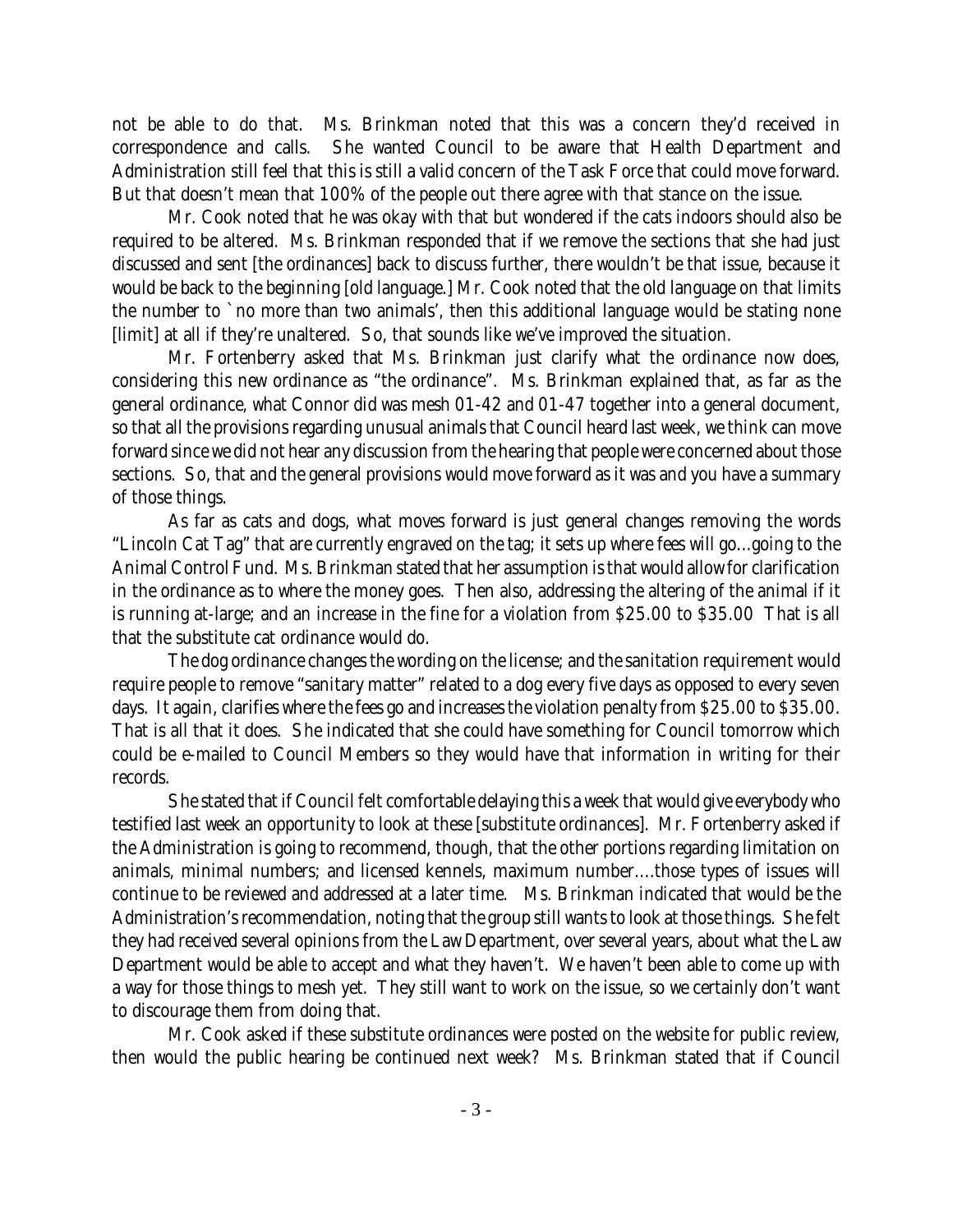introduces the substitute today, then people can look at it throughout the week and get back to us with their input, and though she could not speak for Council and noted that they would not have to, she felt that maybe it would be a good idea.

Mr. Camp thought if the ordinances were being changed, Council ought to have further public hearing. We have the media here explaining it to everyone. Mr. Cook thought this was the compromise position and therefore, the public hearing shouldn't be a long one.

Ms. Brinkman summarized, noting that that is the recommendation of the Administration at this point. She offered Council the opportunity to ask questions of the Task Force, informing them that several members were here today for that purpose.

Ms. Reuter added that she wanted to clarify that as the ordinances are now, there is a maximum limit on dogs. This doesn't change that. So, there would still be the cap on the number of dogs. What the ordinances that had public hearing last week did was to allow for permit processes for a fourth dog...that has been removed from the substitute ordinance; but if we revert back to what we currently have, there is a cap of three dogs.

Mr. Camp felt there might be some flack on that issue. Ms. Brinkman stated that there might be, but the answer would be if we're going to talk about limits and changing them, then we want the whole package to move forward relating to all animals rather than fixing the dog ordinance now and then talking about cats later.

Mr. Camp noted that with annexation, we do need to approach that issue, because it creates a concern for people. Ms. Brinkman agreed. Mr. Camp also asked about a related issue regarding an inquiry from a Belmont newspaper carrier who had been attacked by a viscous pit bull and was told that the police would not touch the issue. Ms. Reuter answered that they would have to look into it and see. Mr. Camp explained that the incident occurred at five in the morning and animal control personnel weren't available. Ms. Seng noted that she would like to have that whole question revisited - about what does a person do in the middle of the night with animal problems.

Mr. Vinci asked if Council wanted any of his staff to be present at the formal Council Meeting to answer any questions. Mr. Shoecraft asked that one member be in attendance. Ms. Brinkman stated that she would have a summary of her remarks here available for Council before the voting session at today's formal Council meeting.

Next, Mr. Don Herz and Mr. Dallas McGee came forward on an issue Mr. Herz didn't feel was worthy of a Pre-Council, [but an issue that needed a Council update]. It was regarding an Ordinance on today's Council Agenda under Public Hearing (Item #5 - 01-50: Authorizing the issuance of not to exceed \$1,6000,000 of the City's Q, O, P, R/North Haymarket Redevelopment Project Tax Allocation and Refunding Bonds). Mr. Herz stated that the Bond Counsel and Financial Advisor will be at the 1:30 meeting in the event that Council has any questions of them.

But the purpose of this ordinance is to refund the 1995 Bonds - a portion. We will also be using some of that proceed to deposit in Parking Projects Construction Fund for the Market Place Garage. There was also money deposited for the Streetscape Construction Fund. He noted that he believed it was about \$250,000.

Dallas McGee explained that it ties into the downtown new T.I.F. Project, created last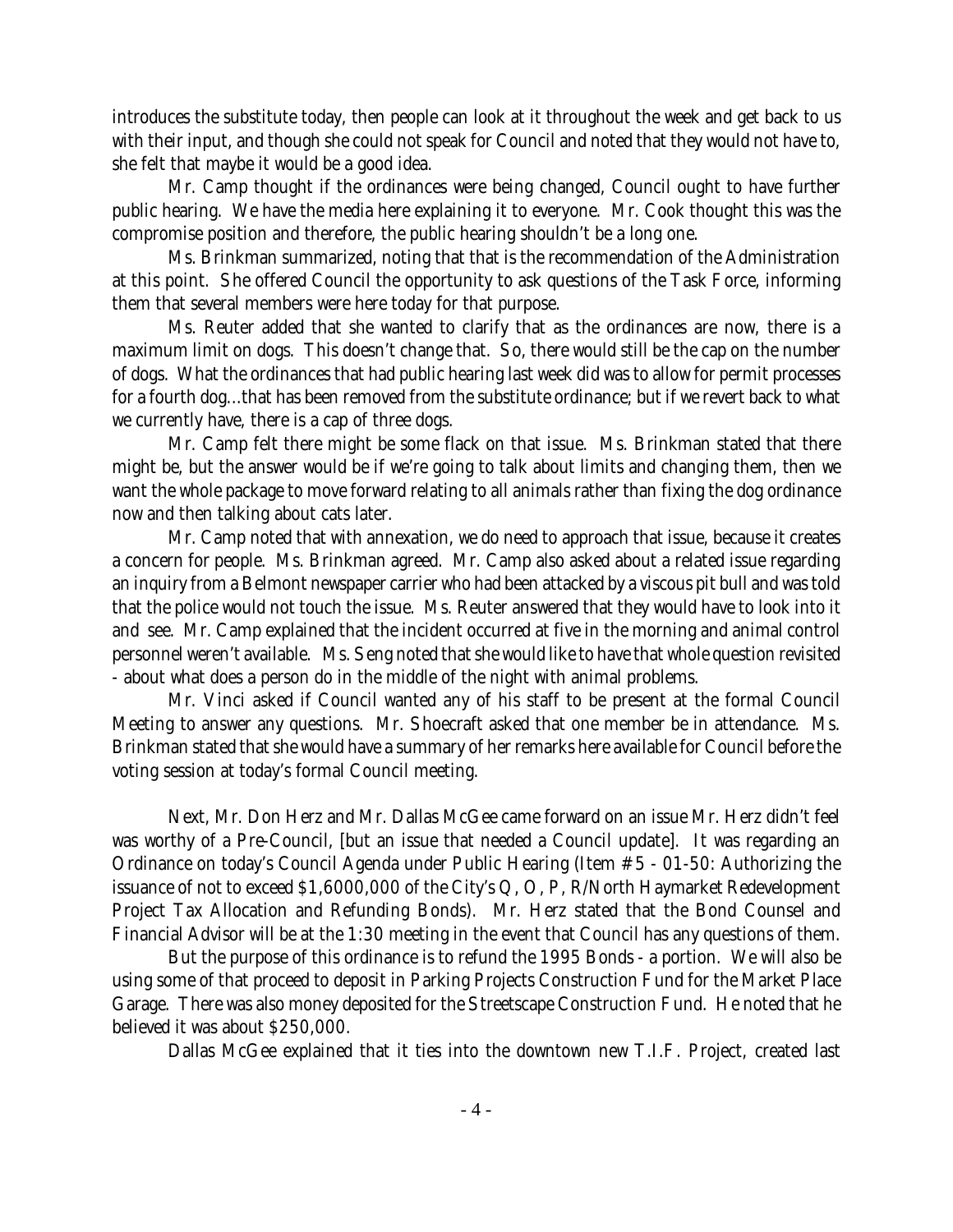December which includes the Entertainment Center and the Old Federal Building Redevelopment Project. This overlaps the existing Q, O, P, R/North Haymarket Boundaries. So, in order to do that, we must first clean up all the debt from that existing project. That's what this ordinance would do. Then, the T.I.F. monies can begin to be collected for the new project on the Entertainment Center and the Old Federal Building.

Mr. Fortenberry noted that this would give the City a continuous district down  $9<sup>th</sup>$  Street [inaudible]. Mr. McGee responded that  $9<sup>th</sup>$  Street is in different districts; part of it is Q, O, P, R/North Haymarket, but as you go farther south, it is in the Old Federal Building, Entertainment Center project areas. Everything from "O" Street north will be in a project area....but different areas. In response to Mr. Fortenberry's query as to where the shift funding would apply, Mr. McGee explained that this shift in funding will apply to the area north of "P" Street, on the east side between "P" and "Q" Streets and the District Q, O, P, R goes to  $8<sup>th</sup>$  Street north of "Q". So it could apply to both sides. He stated that they're looking to fund projects on the east side. Mr. Fortenberry asked then, if south of "Q" Street, we're still stuck? Mr. McGee responded that south of "Q" Street on the west side, we don't have any funding. On the east side from "P" to "Q" Streets we do have funding north of "Q" Street.

Mr, Camp asked what, if any, impact does this have on the new  $9<sup>th</sup>$  & "Q" Street facility regarding design [inaudible]. Mr. Herz and Mr. McGee agreed there would be no bearing on that.

# **I. MINUTES**

- 1. Director's Minutes for March 12, 2001.
- 2. Minutes of "Noon" Council Members' Meeting for April 2, 2001.

Mr. Shoecraft, Council Chair, requested a motion to approve the above-listed minutes. Coleen Seng moved approval of the minutes as presented . The motion to approve the minutes as presented was seconded by Cindy Johnson and carried by the following vote: AYES: Jonathan Cook, Annette McRoy, Cindy Johnson, Jerry Shoecraft, Jeff Fortenberry, Coleen Seng, Jon Camp; NAYS: None.

# II. **COUNCIL REPORTS ON BOARDS, COMMITTEES, COMMISSIONS AND CONFERENCES**

1. COMMUNITY DEVELOPMENT TASK FORCE (Cook) Mr. Cook reported that this was the `big work-session' meeting except it wasn't very big. It was wonderful because we delegated so much responsibility to these sub-committees to work on the details, that by the time we get to this meeting, we just accept the sub-committee reports and generally we approve them. There wasn't a whole lot more discussion on any of the issues.

2. LINCOLN PARTNERSHIP FOR ECONOMIC DEVELOPMENT (Fortenberry/Shoecraft) - Mr. Shoecraft did not attend - this was on Election Day.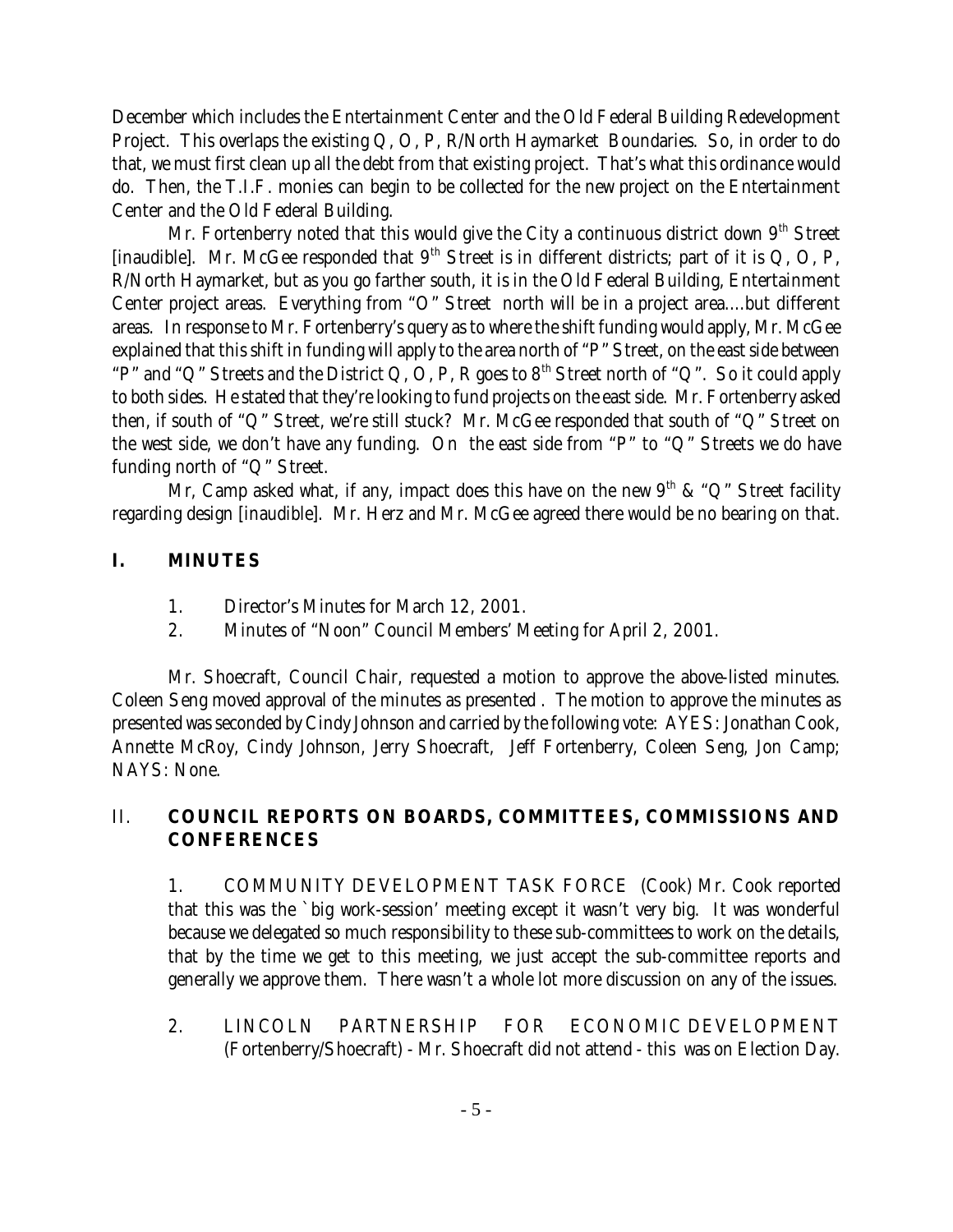# 3. JOINT BUDGET COMMITTEE (McRoy/Seng) **- HAS BEEN MOVED TO APRIL 13TH**

4. MAYOR'S DOWNTOWN ACTION TEAM (Seng) Ms. Seng reported that this group met last Thursday and it was decided that they will meet quarterly now and not every month. The two main reasons it was started were to get something going on the Entertainment Center and the Old Federal, and both are moving along; so what we need to do now is continue to monitor those projects.

In regard to the Old Fed Building, there were four proposals submitted and those were all sent out requesting a response. Ms. Seng noted that Mr. McGee expects to receive two or three responses out of the four. Those proposals are not due until July. We all talked about the Court Room in the Old Fed Building as being one of the main pieces we need to look at.

On the Entertainment Complex, Brian Hall, the developer, is working with the tenants. He'll [inaudible] a hearing date. She believed there is one property that has not been lined up, as well as the two that were originally known to not be any part of this. Ms. Seng reported that Dave Livingston was there and said that he'd probably have everything signed by Monday....meaning today.

There was a charrette dealing with  $9<sup>th</sup>$  and "Q" Streets from a meeting last week. Ms. Seng also noted that there was quite a little discussion about the upcoming Tech Fair to be held on the  $19<sup>th</sup>$ . That will include six of the buildings in the downtown area which will all be open.

OTHER MEETINGS REPORTS:

# **III. APPOINTMENTS/REAPPOINTMENTS** - None

- **IV. MEETINGS/INVITATIONS**  Noted Without Comment
- **V. COUNCIL MEMBERS**

**JONATHAN COOK** - No Further Comments

**ANNETTE McROY** - No Further Comments

**CINDY JOHNSON** - No Further Comments

**JERRY SHOECRAFT** - No Further Comments

**JEFF FORTENBERRY** - Mr. Fortenberry commented on the sign ordinance on today's Agenda. He noted that he and Mr. Cook would be meeting with Sign Industry representatives in just a few moments. One thing he had thought about doing was with regard to the Planning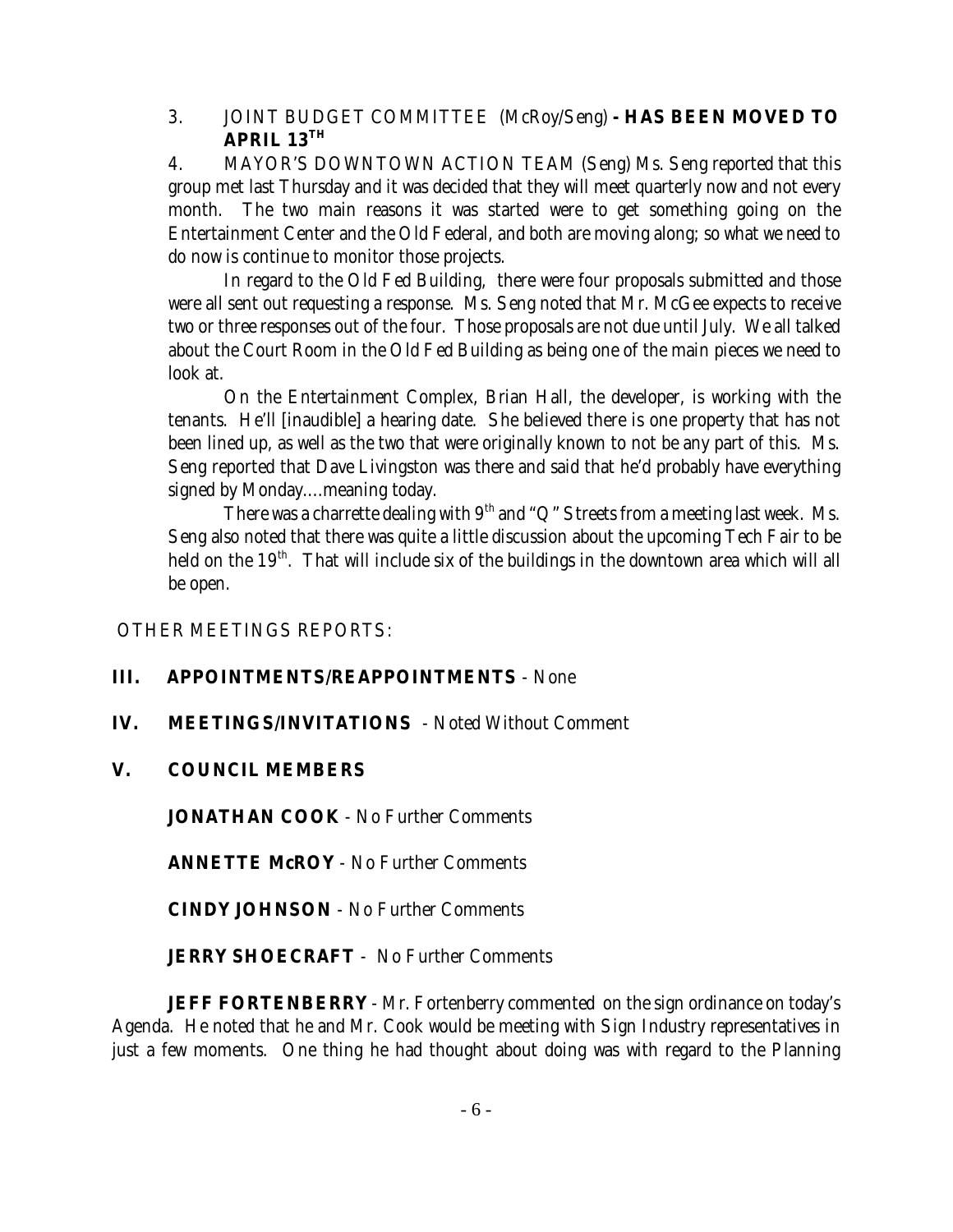Commission removal of language that would prohibit the electronic signs in O-3 Districts. The original reason that was brought about was because we've been using those aggressively as transitional districts next to Residential zoning. The Planning Commission struck that down and what Mr. Fortenberry thought might be a good idea as a reasonable compromise would be to include that as part of the Special Permit, so that we're not caught with something that's new, or over-aggressive for the community. We can take a look at it on a project by project basis.

Mr. Cook noted that essentially, the Use Permit is what we'd be granting. When we grant the Use Permit, we could...basically there would be no [inaudible] of the signs, but we could allow that as part of the Use Permit on [inaudible] waiver [inaudible]. Mr. Fortenberry noted that we don't know what the consequences would be.

**COLEEN SENG** - No Further Comments

**JON CAMP** - No Further Comments

ANN HARRELL - No Further Comments

JENNIFER BRINKMAN - No Further Comments

DANA ROPER - No Further Comments

**VI. REQUESTS OF COUNCIL FROM MAYOR** - Ms. Brinkman gave a Legislative update to Council on Legislative Bills currently before the Unicameral. The bills discussed are listed in the handout material Council received

# **VII. MISCELLANEOUS** -

1. Discussion of Council Members' Committee Assignments. Mr. Shoecraft requested that Council Members be giving that some thought. He noted, looking at the report, that some of the Council Members have expressed interest in changing assignments. One was for the Internal Liquor Committee. He noted that Ms. Johnson was going to make a determination whether she wanted to continue to be involved in that committee; if she does, then Ms. Seng would come on the Committee and take Mr. Shoecraft's spot and he would be looking at the Board of Health assignment.

He noted that those are the only two committee assignments that he had heard anything about so far. He stated that if anyone else had anything, please instruct us quickly.

Ms. McRoy and Ms. Johnson made comments that were inaudible. Ms. Seng noted that there were some committees under her listing that were no longer operational and stated that she would give the deletion list to Staff. Mr. Shoecraft stated that this procedure should apply to all Council Members who should give notice of any committees that are now defunct to Staff so that the listings can be brought up to date.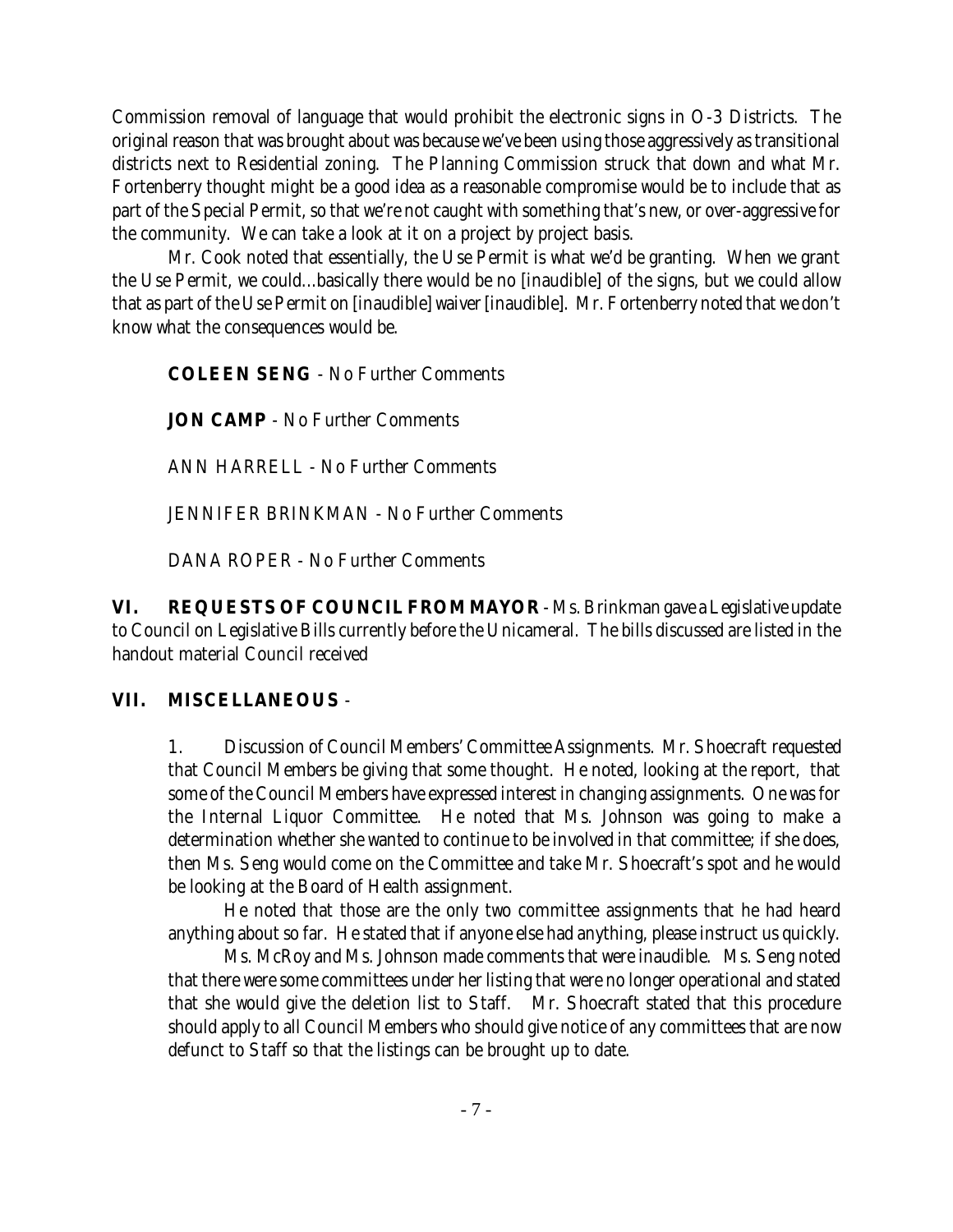One such example, explained by Ms. Brinkman, was the Advisory Defense Council which no longer meets. She explained that she had been asking Doug [Ahlberg] about that and we're looking at bringing something forward that would take care of the ordinance that exists which creates that Council because it doesn't meet anymore. She believed Mr. Ahlberg's intention was to create a Users Committee, so the people who actually interact with his department would be able to be provided with information. But, the Advisory Defense Council does not exist.

Ms. Seng noted that Mr. Ahlberg had not been able to reach Mr. Shoecraft, as Council Chair, during the storms last night. Mr. Shoecraft indicated that he was at presentation at St. John's Church and his phone was off.

Mr. Shoecraft continued with the Committee Assignments, noting, regarding Mr. Fortenberry's assignments, Wilderness Park Committee is "subject to call". Obviously, we need to pass that duty on. District Energy Corp is required by Resolution. The Entryway Design Committee is "subject to call". Mr. Cook asked if Mr. Fortenberry might want to continue his involvement with the Entryway Design Committee? Mr. Fortenberry indicated that he would. Ms. Seng noted that it was very helpful to have Ms. Linda Wilson, a former Council member, on the Public Building Commission as the lay-person representative. She noted that it's good to have persons who have knowledge of the workings and history of the committees.

Mr. Shoecraft continued with Ms. Johnson's committee assignments, restating the Internal Liquor Committee, the By-Pass Task Force (subject to call); Region V Emergency Services Committee - which no longer meets; the Board of Health - has already been discussed. The Stevens Creek Task Force - has never been implemented.

Mr. Shoecraft noted that this review would help give Council some direction as far as the upcoming May transition is concerned.

 He asked if there was anything else anyone had for discussion? There being nothing brought forward, Mr. Shoecraft called the meeting adjourned.

# **VIII. MEETING ADJOURNED** - Approximately 1:05 p.m.